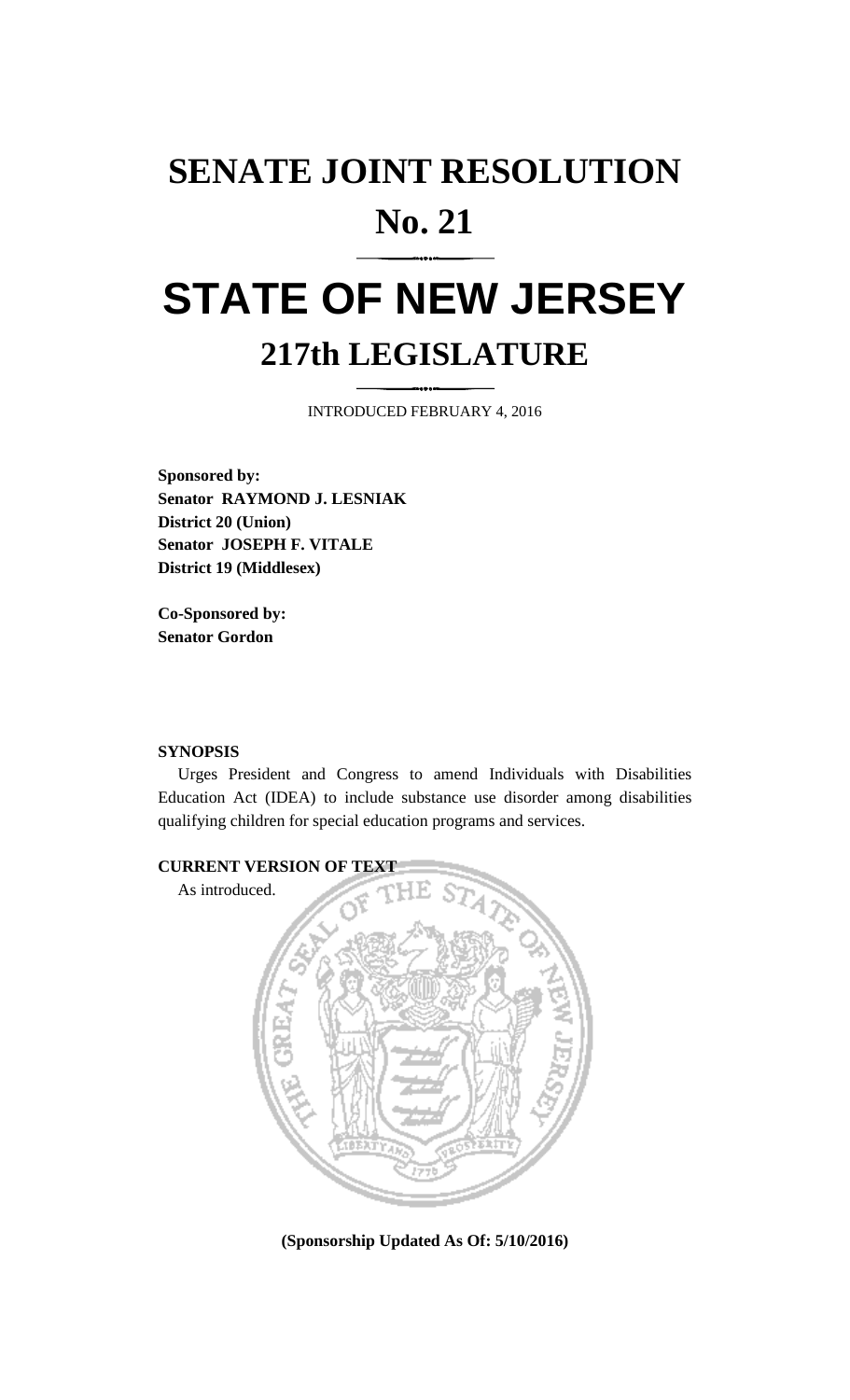**A JOINT RESOLUTION** urging the President and Congress to include substance use disorder as a disability qualifying a child for special education programs and services under federal law.

 **WHEREAS,** Substance use disorders, according to the Diagnostic and Statistical Manual of Mental Disorders, Fifth Edition (DSM-5), occur when the recurrent use of alcohol or drugs, or both, causes clinically and functionally significant impairment, such as health problems, disability, and failure to meet major responsibilities at work, school, or home; and

 **WHEREAS,** According to the 2014 National Survey on Drug Use and Health conducted by the Substance Abuse and Mental Health Services Administration (SAMHSA), a division within the United States Department of Health and Human Services, an estimated 1.3 million United States adolescents, ages 12 to 17, had a substance use disorder in 2014, representing 5 percent or about 1 in 20 of all adolescents; and

 **WHEREAS,** Exposure to alcohol and drugs, especially during the vulnerable period of adolescent development, can lead to acute cognitive difficulties. These cognitive problems make it more difficult to function academically. Recent research has identified areas of the brain involved in learning and memory that are affected adversely by alcohol consumption; and

 **WHEREAS,** Substance-using students compared with non-users, are at increased risk for academic failure, including dropping out of school, especially when their substance use is frequent and severe. Studies utilizing longitudinal designs have shown that even after statistical adjustment for problem behaviors and other important co- factors, substance use plays a role in increasing the risk for dropping out of high school; and

 **WHEREAS,** High school dropout rates have been a concern for more than two decades, and although some progress has been made, the problem still commands the attention of policymakers at State and federal levels. Policymakers have recognized the severity of the dropout crisis and its ramifications for securing America's global competitiveness; and

 **WHEREAS,** The Office of Safe and Drug-Free Schools in the United States Department of Education and other federal partners held two consultative sessions in 2010 to gain a better understanding of the challenges and opportunities related to supporting youth in recovery in educational settings. The consultative session participants represented a range of perspectives; and

 **WHEREAS,** Even with this diversity of perspectives, the consultative session participants reached a strong consensus regarding the necessary steps for improving youth recovery services and supports in educational settings including recommendations that substance abuse/substance dependence diagnoses be recognized as primary disabling conditions under the "Individuals with Disabilities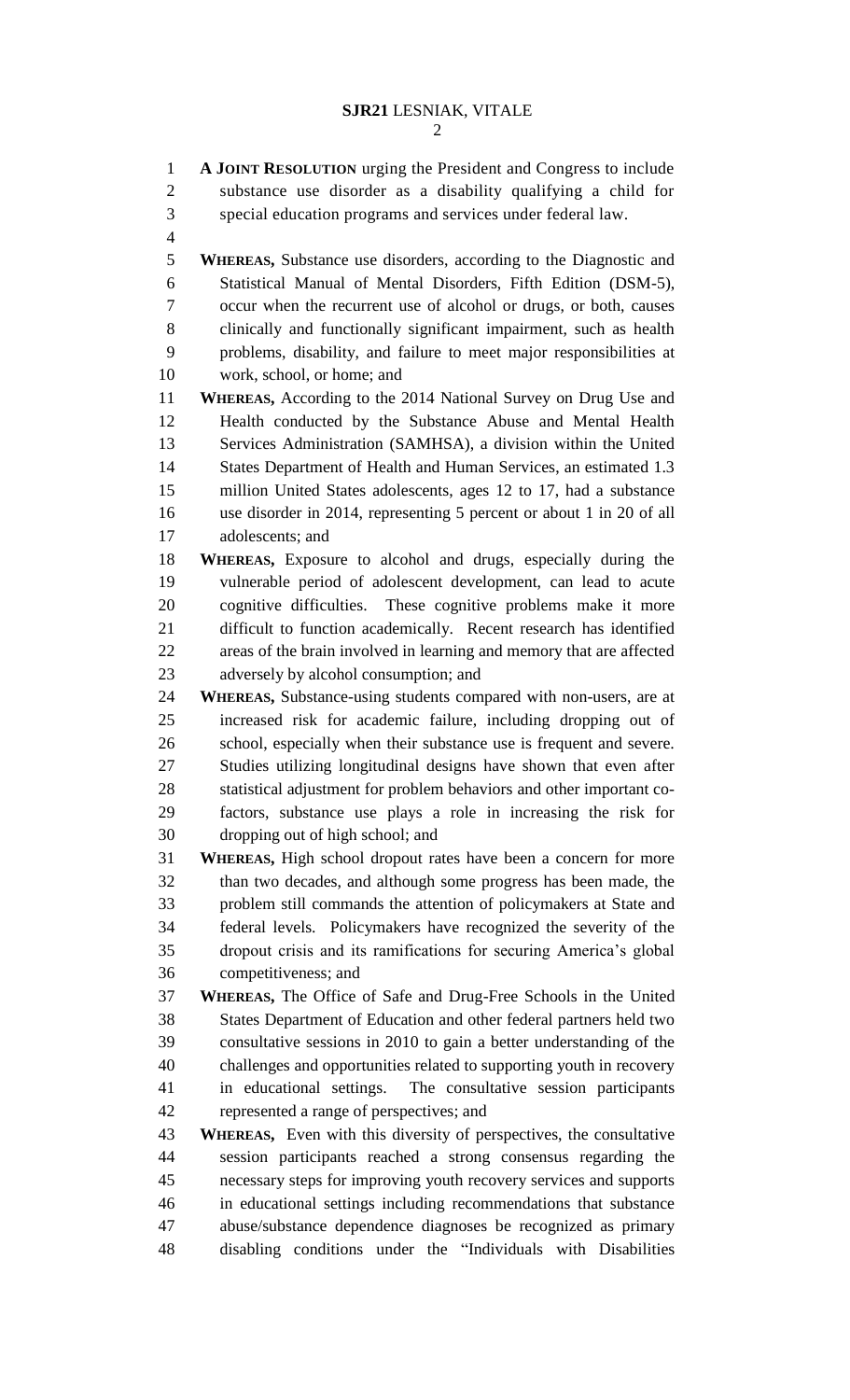### **SJR21** LESNIAK, VITALE

 Education Act" (IDEA), 20 U.S.C. s.1400 et seq., and that youth with substance abuse/substance dependence diagnoses receive all services under the IDEA, including Individual Education Plans (IEPs); and **WHEREAS,** The IDEA is a federal statute which gives children with certain disabilities who are between the ages of 3 and 21 the right to special education programs and services; and **WHEREAS,** Pursuant to the IDEA, federal funds are provided to states for special education programs and services, and each state educational agency is responsible for administering the IDEA within the state and distributing those funds; and **WHEREAS,** The purpose of the IDEA is "to ensure that all children with disabilities have available to them a free appropriate public education that emphasizes special education and related services designed to meet their unique needs and prepare them for further education, employment, and independent living"; and **WHEREAS,** The IDEA lists and defines a number of disabilities that qualify a child as a child with an educational disability under the act; and **WHEREAS,** Substance use disorder, however, is not one of the listed disabilities under the IDEA, despite its prevalence among our adolescents and the adverse effect it has on their school performance; and **WHEREAS,** An amendment to the IDEA specifying "substance use disorder" as a disability under the act is critically necessary in order to enable children with this disorder to have access to special education programs and services that are vital to addressing their educational needs; now, therefore, **BE IT RESOLVED** *by the Senate and General Assembly of the State of New Jersey:* 1. The President and Congress of the United States are respectfully urged to enact legislation amending the "Individuals with Disabilities Education Act," 20 U.S.C. s.1400 et seq., to include "substance use disorder" as one of the disabilities that qualify a child as a "child with a disability" under the act. 2. Copies of this resolution, as filed with the Secretary of State, shall be transmitted by the Clerk of the General Assembly or the Secretary of the Senate to the President of the United States, the Majority and Minority Leaders of the United States Senate, the Speaker and Minority Leader of the United States House of Representatives, each member of Congress elected from this State, and the Secretary of the Department of Health and Human Services. 3. This joint resolution shall take effect immediately.